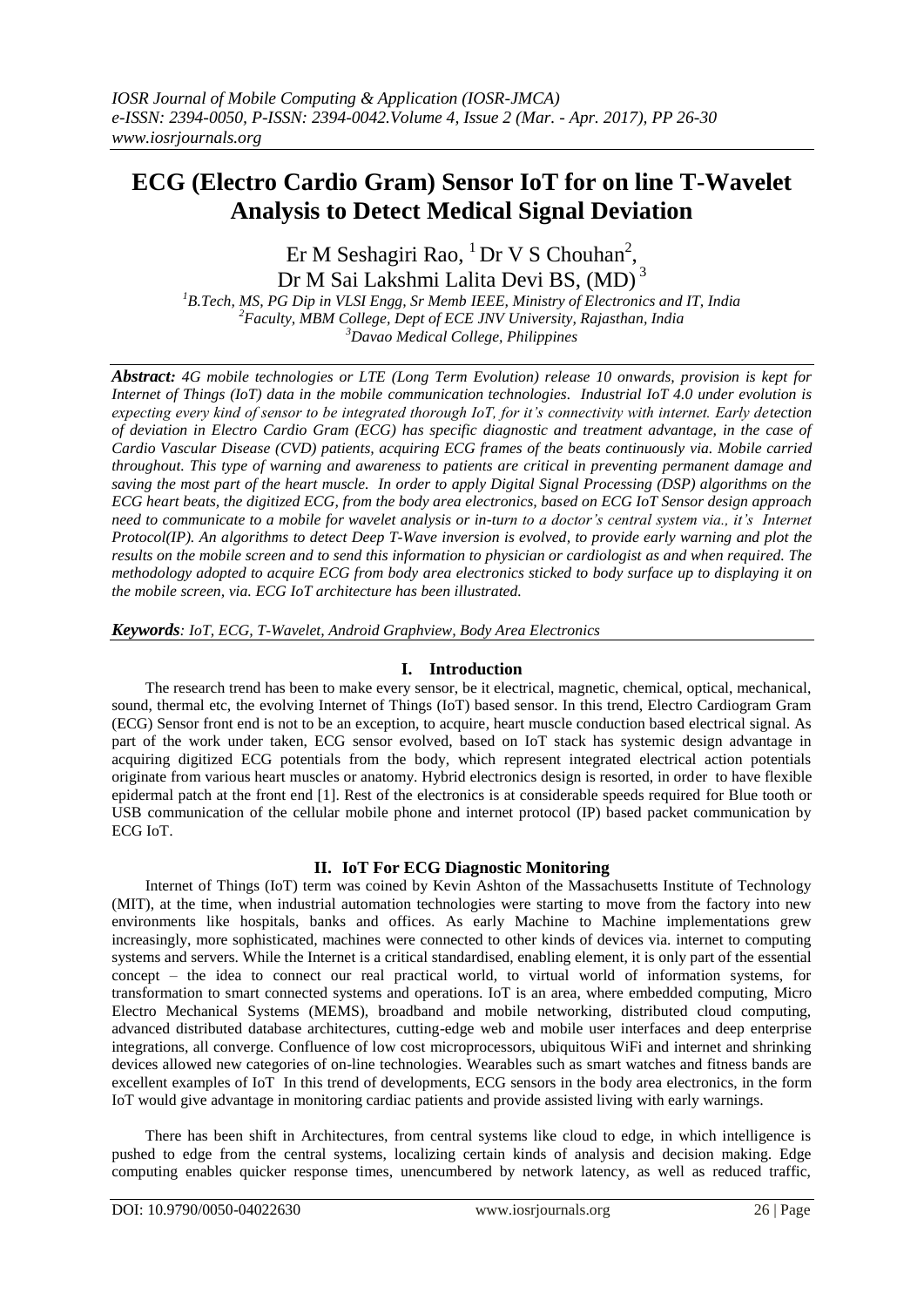selectively replaying the appropriate data to the central system. This paradigm shift to Edge computing or FoG computing is championed by some of the biggest IoT technology players including Cisco, IBM and Dell. ECG Sensor IoT, for realizing the deviation detection objectives, evolved has the following pictorial depiction describing the key elements resident in an edge device (IoT), which is distributed in the form of Body area electronics and cellular mobile stack, connectable over IP net shown in Fig 1.

| Long-Haul Communication (IPV6 + Bluetooth/USB<br><b>Comm. of IoT from Body Area Electronics)</b> |
|--------------------------------------------------------------------------------------------------|
| <b>ECG</b> Agent                                                                                 |
| <b>Controller</b>                                                                                |
| <b>ECG</b> Sensor                                                                                |
| Actuator                                                                                         |
| <b>ECG</b> Internet of Things (IoT)                                                              |

### **Fig 1** ECG IoT Stack

### **ECG Sensor:**

 It is the front end eye and ear of the ECG system with Wavelet Transform analysis [ ], in the subsequent stages of mobile phone or a doctor's central system. A Flexible ECG amplifier sensor patch design with printable Thin Film Transistors (TFTs) has been conceived and published [8].

### **Actuator:**

Subsequent to Digital processing of the Electro Cardiogram, for it's specific deviation, if any, an early warning is provided by the actuator in the patch, sticked to the body. This patch is in the form of Peizo speaker, printed using Peizo electric material inks.

### **Controller:**

The next layer ideally is an ECG stack in the controller, a hardware with embedded software component that interacts electrically or logically with sensors and actuators. Here, the actuator could be printable electronic peizo electric speaker or vibrator, in the front end patch, to wake up a sleeping cardiac patent, when gross deviations of ECG signal are detected. In ECG IoT, it is merged in other long haul communication block and exists, logically as a separate block.

## **ECG Agent:**

The ECG Agent is responsible for transporting digitized ECG data with command codes for "IoT Data Exchange Protocol Request', 'IoT Deselect Request', 'IoT Release Request' by Cellular Mobile Phone and ' IoT Data Exchange Protocol Response", " IoT Deselect Response" , " IoT Release Response" by the ECG IoT device. The ECG Digitized data samples of size 2 Kbit/sec is transported by the following Transport Frame Format shown in Fig below

| <b>LENGTH</b><br><b>START</b><br><b>CMD</b><br><b>CMD</b><br>$BYTE = '55'$<br>$= 255$<br><b>BYTE</b><br><b>BYTE2</b> | $\mathbf{v}$<br>$\Lambda$ | $\mathbf{v}$<br>$\mathbf{A}_2$ | ------ | --<br>ΔN | <b>CRC</b> |
|----------------------------------------------------------------------------------------------------------------------|---------------------------|--------------------------------|--------|----------|------------|
|----------------------------------------------------------------------------------------------------------------------|---------------------------|--------------------------------|--------|----------|------------|

**Fig 2:** ECG Agent Frame Format for Transportation and Exchange of Data between Mobile unit and Body area unit of ECG IoT

## **III. Electro Cardio Gram (ECG) And Phono Cardio Gram**

Cardiac rhythm is controlled by the pacemaker cells known as SinoAtrial (SA) node. The Electro Cardio Gram (ECG) is representation of the electrical activity of the heart, with P,QRS, T waveform as it's one complete cycle. Whenever SA node fires, P wave occurs and the impulse triggers atrial contraction; isometric segment PQ interval is the propagation delay, when the impulse travels from atria to ventricles, allowing blood flow to complete in one direction; The QRS complex occurs when the electro conduction impulse spreads to ventricles and triggers ventricular contraction; ST segment is the period when the ventricles are de-polarised and ventricular re-polarisation (relaxation) begins and T wave represents the return to resting state by the ventricles [1]. The general standardized time intervals of ECG used in the algorithm are depicted below in Fig 3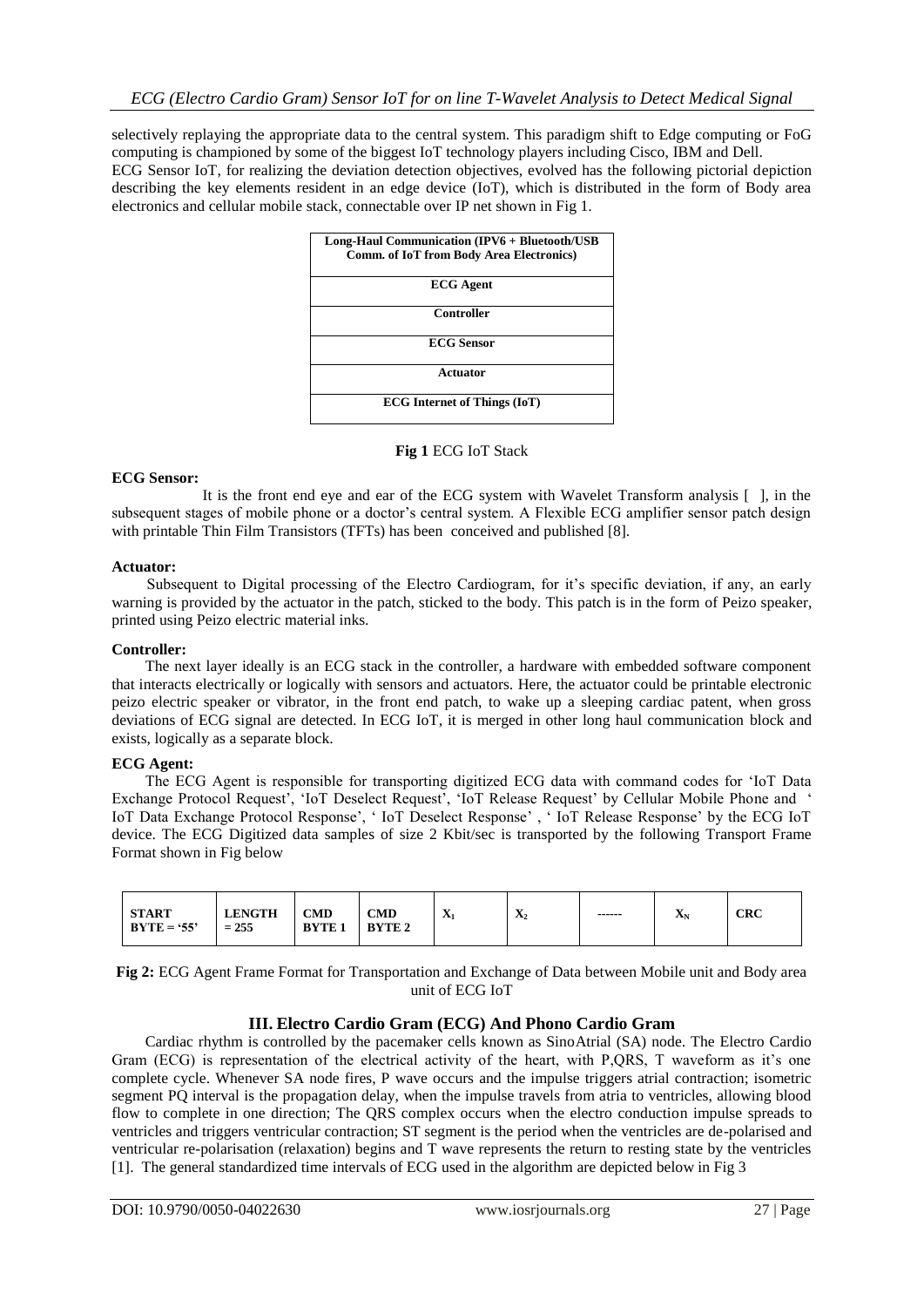

#### **Fig3** Electro Cardio Gram

ECG is normally recorded either using a 12 Channel in hospital or 3 Channel in the field. Hypothetical Einthoven"s triangle is commonly used for the electrode set up. The set up requires four limb electrodes placed on the right and left arms and legs; the fourth limb electrode that is not shown in the diagram is placed on the right leg and serves as reference channel. The top of the triangle forms Lead I, while left forms Lead II and right forms Lead III as shown in Fig. 4 with Lead and Polarity table. The voltage differences between the limb electrodes: Left Arm (LA). Right Arm (RA), and Left Leg (LL) leads are to obtain Leads I, II and III [2] [3]

$$
I = V_{LA} - V_{RA^{++}}
$$
  
\n
$$
II = V_{LL} - V_{RA^{++}}
$$
  
\n
$$
III = V_{LL} - V_{LA}.
$$

with the three leads in relationship:

$$
\Pi = \Pi I + I
$$

These are the essential three leads normally sufficient to detect life threatening abnormal ECG rhythms (arrhythmias) and used in this analysis. The same Einthovan"s triangle electrode set up does also give an additional three leads and these augmented limb leads (aVF, aVL, aVR) are contributed by [2] [3]

aVR = VRA – (VLA + VLL)/2 aVL = VLA – (VRA + VLL)/2 aVF = VLL – (VLA + VRA)/2

Compared to six limb leads, these six pre-cordial leads provide a more detailed view of the heart's electrical activity. These six pre-cordial leads are obtained by placing electrodes on the chest as shown below. The obtained voltages are referenced to hypothetical Wilson"s Central Terminal, which is the average of voltages  $V_{LA}V_{RA}$  and  $V_{LL}$  [2]:

$$
V_{WCT} = V_{LA} + V_{RA} + V_{LL} / 3
$$





### **Phonocardiography:**

In addition to electrical activity of the heart, if heamodynamics of the heart muscles are to be indicated, it is Phonocardiography (PCG) that helps. PCG is digital representation of heart sounds. Segmentation and Digital Signal Processing(DSP) of these sonic vibrations involve detection of S1 ( First sound) and S2 (Second sound)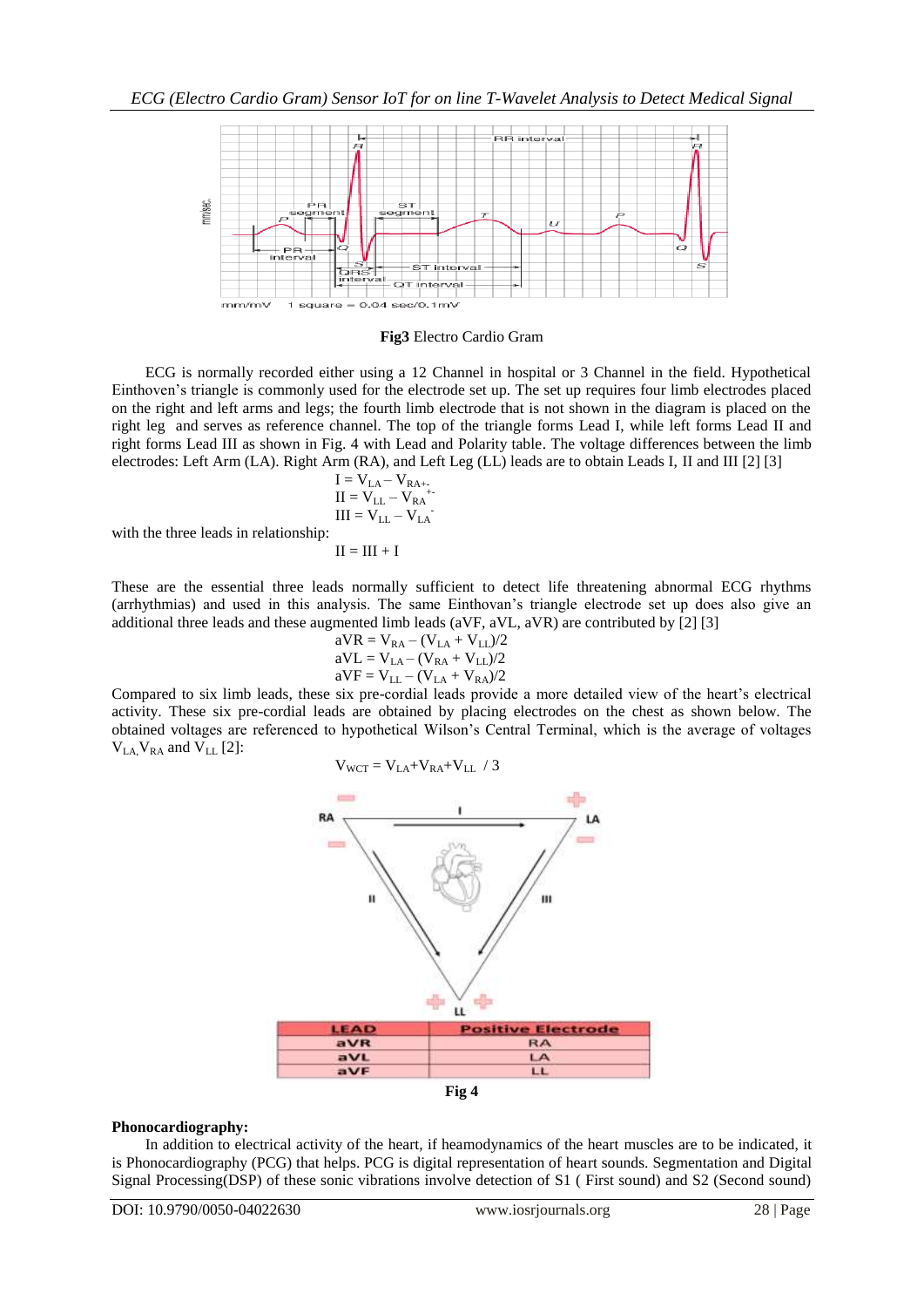corresponding to lup and dub and in between heart murmurs, clicks and snaps S3 and S4, which may also indicate mitral valve regurgitation, if it's signatures are detected as work progresses, further.

#### **IV. Body Area Electronics**

In order to continuously log ECG digitized data, a gel free non contact [8] ECG sensor design that couples capacitively with skin [8] is needed. Design exercise undertaken with such purpose earlier [7] is given below in Fig 5. In the present mobile application methodology evolved, for T-wave inversion processing, to detect deviation for various cardiac diagnostics, peizo electric inkjet printed speaker/vibrator, HC05 Blue tooth module and microprocessor board with ADC are also involved [5].



**Fig 5** Front end ECG Sensor of IoT Device

Before structural changes in the heart are detected, inverted T-Waves may give an early clue and represent the first and only sign of an inherited heart muscle disease, even in the absence of other deviation features. Deep T-wave inversions of  $\geq$  2 contiguous anterior or lateral leads (but not aVR and III) are of major concerns, as these ECG alterations are a recognised manifestation of hypertrophic cardio myopathy (HCM) and arrhythmogenic right ventricular cardio myopathy (ARVC) [10]. The natural statistics of patients with inverted T Waves is variable ranging from a normal finding without pathogenic issues to clinical situations causing sudden death related to cardiac or respiratory syndromes [15]. The T wave is normally upright in leads I, II and V2 to V6; inverted in lead aVR; and variable in leads III, aVL, aVF and V1. In general, an inverted T wave in a single lead in one anatomic segment (i.e inferior, lateral or anterior) is unlikely to represent acute pathology, for instance, a single inverted T wave in either lead III or aVF can be a normal variant.

The causes of  $T$  – wave inversions comprise two categories: Primary T-wave changes and Secondary  $T$  – wave changes [16]. Changes in the morphology of the action potentials, without concurrent changes in the sequence of activation are termed "Primary Changes". Primary T-wave inversions are associated with benign syndromes, such as the persistent juvenile T-wave pattern, including acute coronary ischemic events and cerebral nervous system catastrophe. Secondary Twave changes result from aberrations in ventricular activation, in the context of normal characteristics of action potential; these include bundle-branch blocks, ventricular pre-excitation states, ventricular ectopic beats and left ventricular hypertrophy. In elderly patients, T-wave inversions are associated with coronary artery disease, as seen in myocardial ischemia [17]. Inverted T-waves related to acute coronary syndrome are symmetric in shape [15].

#### **V. Plotting Electro Cardio Gram (ECG) On Mobile Display**

In the case of a confirmed Cardio Vascular Disease (CVD) patient, detection of changes in Secondary T-wave, setting a threshold is used to generate early warning, even during sleep condition of a heart patient in this methodology. So an algorithm for detecting inversion of "T-wave" threshold is evolved for mobiles, in continuation to earlier publication [4] in which ECG waveform is segmented in to 410 Cubic Splines for wavelet transform analysis for deviation detection on systems. The algorithm plots data points corresponding to ECG on graph shown on mobile display.

ALGORITHMIC sequence for 'T wave ' deviation detection:

| <b>INITIATE</b> Android Graph View ();                                                      |  |
|---------------------------------------------------------------------------------------------|--|
| <b>INITIATE Bluetooth ();</b>                                                               |  |
| RECEIVE DIGITIZED ECG ();                                                                   |  |
| RETURN $(X_i = X_1 X_2 \dots \dots \dots \dots \dots \dots \dots \dots X_r)$                |  |
| Where $i = 1,2,3,$ ------------, N is the length of the dizitized signal with a sample 'r'  |  |
| $DISPLAY\_ECG_GGRAPH\_ON\_MOBILE\_ONLINE$ (); /using line graph $(Xn,Xn+1)$                 |  |
| DETECT_Rpeaks_SETS_OF_ECG $(Xp_1,Xp_2, \dots, Xpn) >$ Threshold Value                       |  |
| MEASURE_QRS_INTERVAL_AT_EACH_PEAK();                                                        |  |
| RETURN (QRS <sub>INT1</sub> , QRS <sub>INT2</sub> ,-----------------, QRS <sub>INTN</sub> ) |  |
|                                                                                             |  |